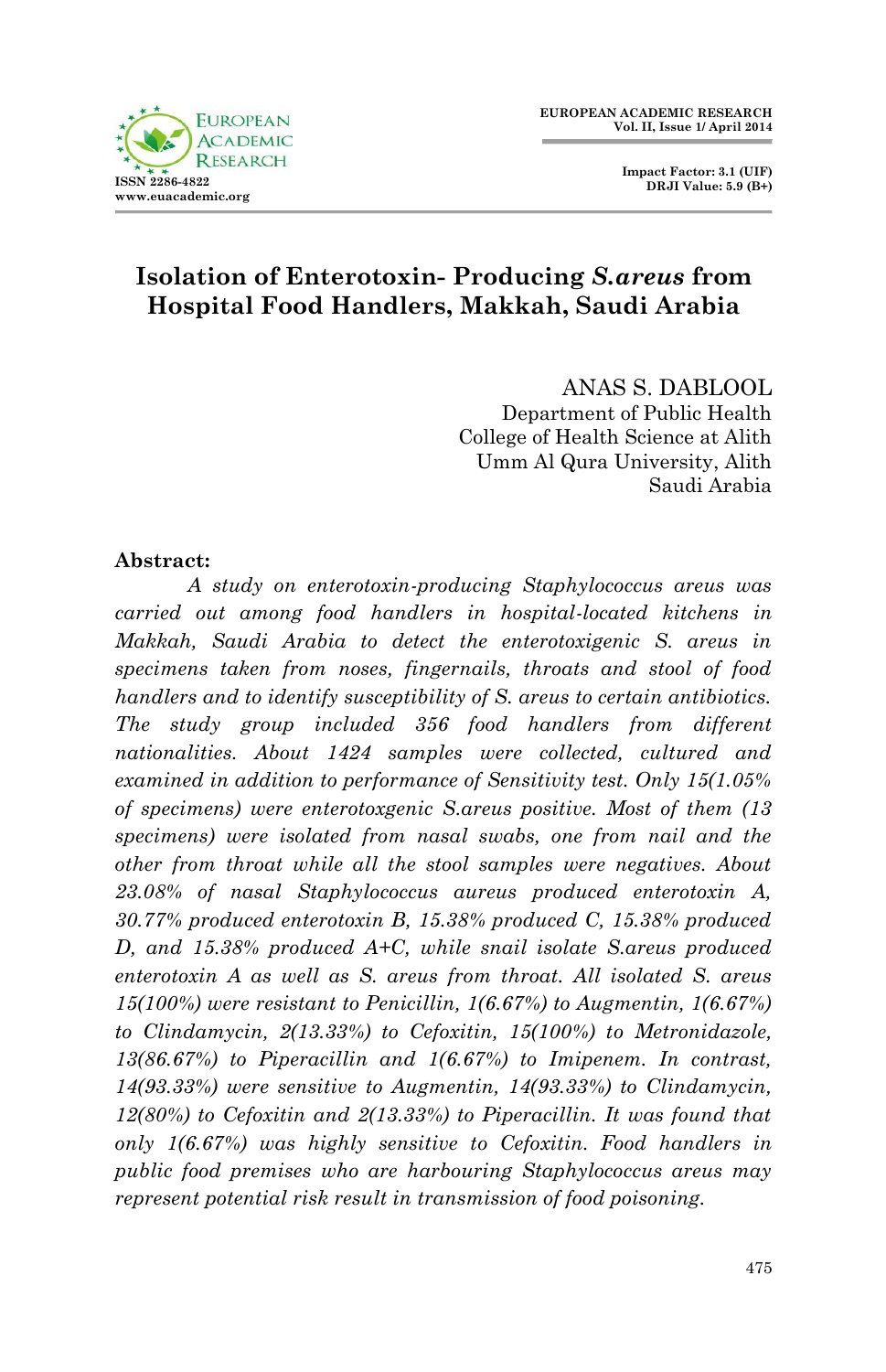**Key words**: enterotoxin, *Staphylococcus*, food handlers, Makkah, *S. areus*, antibiotics.

# **Introduction**

*Staphylococcus aureus* is a common bacteria found usually in the noses, eye, throats and skin of people and animals. These bacteria are present in persons with skin, eye, nose, or throat infections and also in healthy individuals. *Staphylococcus* can cause food poisoning if food, contaminated by food handlers, is ingested.

Food-borne diseases are spread throughout the world. The World Health Organization (WHO) estimated that in developed countries, up to 30% of the population suffer from food borne diseases each year, whereas in developing countries up to 2 million deaths are estimated per year (Mulat et al. 2012). Food poisoning that caused by *Staphylococcus areus* is one of the most common food-borne diseases, results from ingestion of one or more staphylococcal enterotoxins (SEs) in foods (Argudín et al. 2012). *Staphylococcus aureus* is a Grampositive bacteria which is a major human pathogen that produces certain exoproteins that cause various types of disease symptoms. Some *S. aureus* strains produce pyrogenic exotoxins, such as staphylococcal enterotoxins (SEs) and toxic shock syndrome toxin 1 (TSST-1) (Klotz et al, 2003). Some foods offer a suitable growth environment for toxin-producing *Staphylococcus aureus*, these foods are milk products, mixed foods, meat and meat products, egg and egg products, cakes and ice cream etc (Jenny et al. 2011).

Food-handlers with poor personal hygiene working in food-service establishments could be potential sources of infection due to pathogenic organisms. One of these common pathogens is *Staphylococcus aureus* (Gashaw et al. 2008).

**EUROPEAN ACADEMIC RESEARCH - Vol. II, Issue 1 / April 2014** Enterotoxigenic strains of *staphylococcus aureus*  responsible of a type of food poisoning. It accounts for 14–20%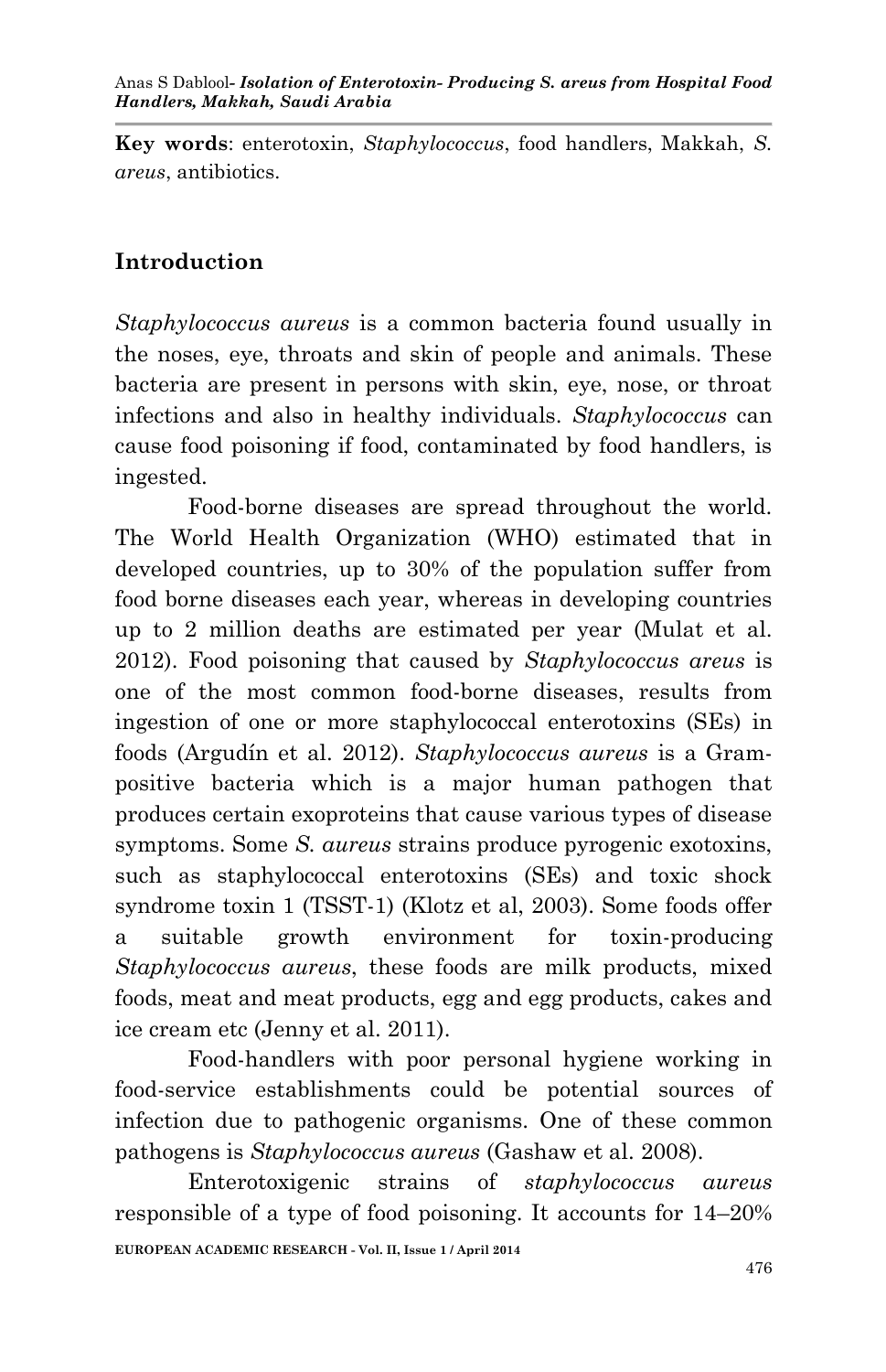Anas S Dablool*- Isolation of Enterotoxin- Producing S. areus from Hospital Food Handlers, Makkah, Saudi Arabia*

in the USA. In a study conducted in Makkah, 22.4% of food handlerswere carriers for S. areus, 20.6% of them were enterotoxigenic S. areus (Atif et al. 2006). This organism may exist on food handler's nose or skin, from which it may be transmitted to foods, and become intoxication agent, if these foods are kept without refrigerating or freezing (Mulat et al. 2012). The presence of *staphylococcus areus* in nose, throat and mouth is considered a potential risk of infection.

#### **Materials and Methods**

#### **Food handler's specimens**

Clinical specimens (1424) were collected from 356 food handlers (330 males and 26 females) of different nationalities, whom applied to work in hospital-located kitchens in Makkah. The specimens, which included throat swabs (356), nasal swabs (356), nail swabs (356) and stool samples (356) were examined for presence of *Staphylococcus areus.*

# **Detection of enterotoxin-producing** *Staphylococcus areus*

Ready-made Amie's medium was used to transport these specimens to the laboratory within five hours. These specimens were sub-cultured directly on 5% sheep blood agar and manitol salt agar. Any morphologically suspected colonies of *Staphylococcus areus* were examined using coagulase test, and then confirmed by catalase test, Gram staining and DNase test. The detected *Staphylococcus areus* were cultured individually in Brain Heart Infusion (BHI) at  $37^{\circ}$  C for  $18 - 24$ , after centrifuging at 3000 rpm at  $4^{\circ}$  C for 20 min. The supernatant was used for enterotoxin evaluation. The enterotoxins A, B, C and D were detected by using RPLA diagnostic kits.

#### **Enterotoxin production in culture medium**

Each isolate of *Staphylococcus aureus* was cultured individually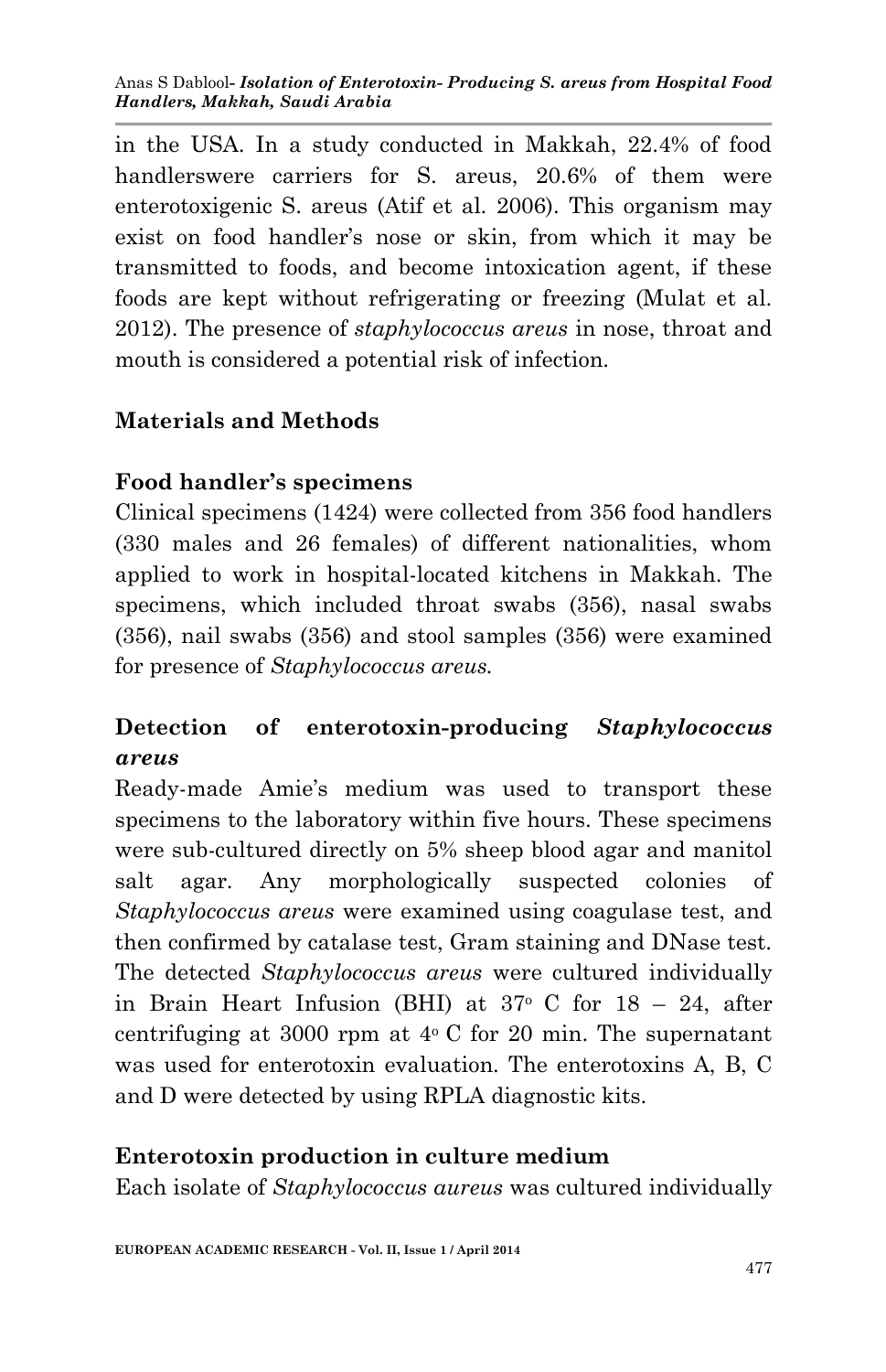in Brain Heart Infusion broth (BHI), and incubated at 37ºC for 18-20 hrs. Thereafter, the culture was centrifuged at 3000 rpm for 20 minutes, and the supernatant was used in the test (Manufacturer method).

### **Sensitivity test**

The recommended medium in this test is Mueller Hinton agar, and Kirby-Bauer test method was used. In this study, the control strain (*S. aureus* ATCC-25923) was inoculated on a separate Petri plate medium. The inoculation of the medium's surface with the test organism was made with a cotton swab from broth culture standardized to 0.5 MacFarland. Multi-disks antibiotics were placed on inoculated medium by sterile forceps and each disk was pressed slightly to ensure close contact with the medium. The Plate was then incubated aerobically overnight at 37ºC. The radius of the inhibition zones was measured from the edge of the disk to the edge of the inhibition zone. Size of inhibition zones of all isolates were compared with the size of the inhibition zones for *S. aureus* (ATCC-25923).

## **Results**

| Specimen      | No of specimens | No<br>positive<br>of | $\frac{0}{0}$ |
|---------------|-----------------|----------------------|---------------|
|               |                 | specimens            |               |
| Nasal swab    | 356             | 13                   | 3.65          |
| Nail swab     | 356             |                      | 0.28          |
| Throat swab   | 356             |                      | 0.28          |
| Stool samples | 360             | O                    | 0.00          |
| Total         | 1424            | 15                   | 1.05          |

**Table 1: The proportion of enterotoxin-producing** *Staphylococcus areus* **in food handlers working in hospital-located kitchens in Makkah**.

|       |        |    | Enterotoxin |    |       |    |               |    |       |       |       |       |       |
|-------|--------|----|-------------|----|-------|----|---------------|----|-------|-------|-------|-------|-------|
|       |        | A  |             | B  |       |    |               |    |       | $A+C$ |       | Total |       |
|       |        | No | $\%$        | No | $\%$  | No | $\frac{0}{0}$ | No | $\%$  | No    | $\%$  | No    | $\%$  |
| S.    | Nose   |    | 23.08       |    | 30.77 |    | 15.38         |    | 15.38 |       | 15.38 | 13    | 86.67 |
| areus | Nail   |    | 100         | -  | -     | -  | -             | -  | -     | -     | -     |       | 6.66  |
| from  | Throat |    | 100         | -  | -     | -  |               | -  | -     |       | $- -$ |       | 6.67  |
| Total |        |    | 33.33       |    | 2.58  | ∍  | 13.33         |    | 13.33 |       | 13.33 | 15    | 100   |

**EUROPEAN ACADEMIC RESEARCH - Vol. II, Issue 1 / April 2014**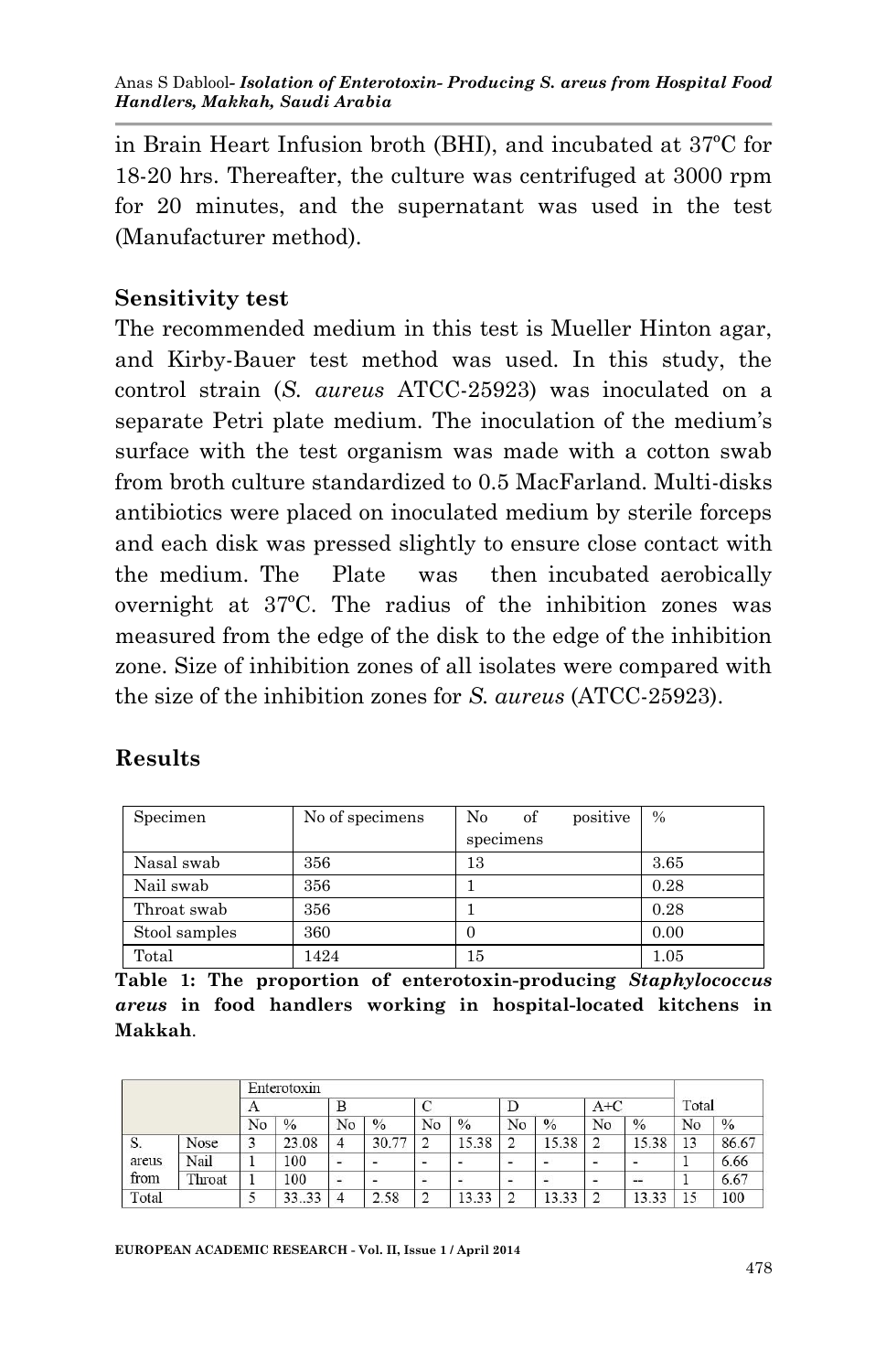**Table 2: Types of enterotoxins produced by** *Staphylococcus areus* **in food handlers working in hospital-located kitchens in Makkah**.

|          |       |    | Antibiotic |                 |       |    |       |                |       |    |      |        |       |     |       |
|----------|-------|----|------------|-----------------|-------|----|-------|----------------|-------|----|------|--------|-------|-----|-------|
|          |       | PG |            | AUG             |       | CD |       | <b>FOX</b>     |       | ΜZ |      | PRL    |       | IMI |       |
|          |       | No | $\%$       | No              | $\%$  | No | $\%$  | No             | $\%$  | No | $\%$ | No     | $\%$  | No  | $\%$  |
| Reaction | R     | 15 | .00        |                 | 06.67 |    | 06.67 | $\overline{c}$ | 13.33 | 15 | 100  | 13     | 86.67 |     | 06.67 |
|          | S     | -  |            | $\overline{14}$ | 93.33 | 14 | 93.33 | 12             | 80.00 | -  | -    | ∍<br>∠ | 13.33 |     | 06.67 |
|          | HS    | -  |            | -               |       | -  |       |                | 06.67 | -  | -    | -      |       | 13  | 86.66 |
|          | Total | 15 | .00        | 15              | 100   | 15 | 100   | 15             | 100   | 15 | 100  | 15     | 100   | 15  | 100   |

**Table 3: Sensitivity of** *Staphylococcus areus* **towards certain antibiotics in food handlers working in hospital-located kitchens in Makkah**.

PG=Penicillin AUG= Augmentin CD=Clindamycin FOX= Cefoxitin MZ= Metronidazole PRL= Piperacillin IMI= : Imipenem R=Resistant S=Sensitive H=Highly sensitive

A total of 1424 specimens from 356 food handlers were examined. Only 15(1.05%) were enterotoxigenic *S.areus* positive. Most of them (13 specimens) were isolated nasal swabs, one from nail and the other from throat while all the stool samples were negatives as shown in table 1. Isolates of *S. aureus* were found to produce enterotoxins A, B, C and D singly or in pairs. The incidence of enterotoxins A, B, C, and D production in isolates of *S. aureus* is presented in Table 2. About 23.08% of nasal *Staphylococcus aureus* produced enterotoxin A, 30.77% produced enterotoxin B, 15.38% produced C, 15.38% produced D, and 15.38% produced A+C, while snail isolate *S.areus* produced enterotoxin A as well as S. areus from throat. Table illustrated that the isolates of S. Areus exhibited different reactions to some antibiotics i.g. 15(100%) were resistant to Penicillin, 1(6.67%) to Augmentin, 1(6.67%) to Clindamycin,  $2(13.33%)$  to Cefoxitin,  $15(100%)$  to Metronidazole, 13(86.67%) to Piperacillin and 1(6.67%) to Imipenem. In contrast,  $14(93.33%)$  were sensitive to = Augmentin, 14(93.33%) to Clindamycin, 12(80%) to Cefoxitin and 2(13.33%) to Piperacillin. It found that only 1(6.67%) was highly sensitive to Cefoxitin.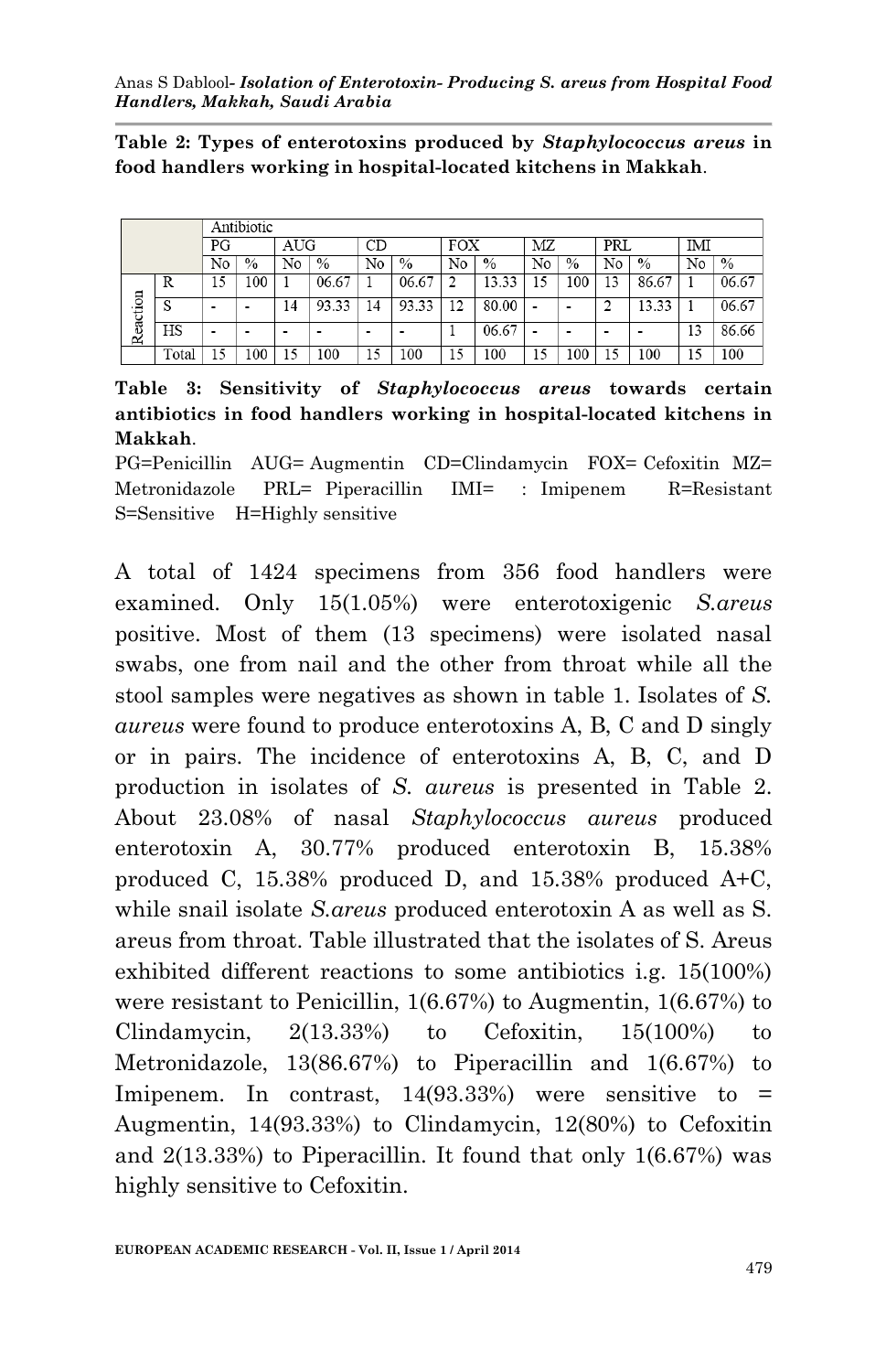# **Discussion**

*Staphylococcus aureus* can contaminate food by direct contact with carrier body, through skin wounds, respiratory droplets produced when people cough and sneeze. This could be occurred by food handlers when they are preparing or handling foods. The consumption of bacterial contaminated foods may result in food-borne diseases. Such diseases remain a major public health problem globally, particularly in developing countries due to lack of ability to monitor and secure hygienic food handling practices (Ifeadike et al. 2012). Food handlers are considered as reservoir of *Staphylococcus areus* however the bacterium can present in natural environment i.g. water, air and soil. Many studies isolated such bacteria from restaurant workers e.g. in study conducted among restaurant workers from Kuwait City; it was found that *Staphylococcus* aureus and coagulase-negative *staphylococci* (CNS) were isolated from the hands of food handlers in 50 restaurants in Kuwait City (Udo et al. 1999).

The S. aureus enterotoxins (SEs) are potent gastrointestinal exotoxins synthesized by *S. aureus* throughout the logarithmic phase of growth or during the transition from the exponential to the stationary phase (María et al. 2010). In the present study most of enterotoxigenic *S. aureus* were isolated from nose (3.65% of nasal samples). *Staphylococcal* food poisoning resulting from the growth of enterotoxigenic *staphylococci* in foods with the production of enterotoxin is the most common food illness found in almost all parts of the world (Udo et al. 1999). In a study implementad in Makkah, Saudi Arabia, among food handlers in some medical centres, it was found that enterotoxic positive *S. areus* represented 36% of S. areus isolated from nose of food handlers (Atif et al. 2006).

*Staphylococcus aureus* nasal carriage is a well-defined risk factor of infection with this bacterium (Verhoeven et al. 2010). Only one (0.28%) isolate was observed in nail specimens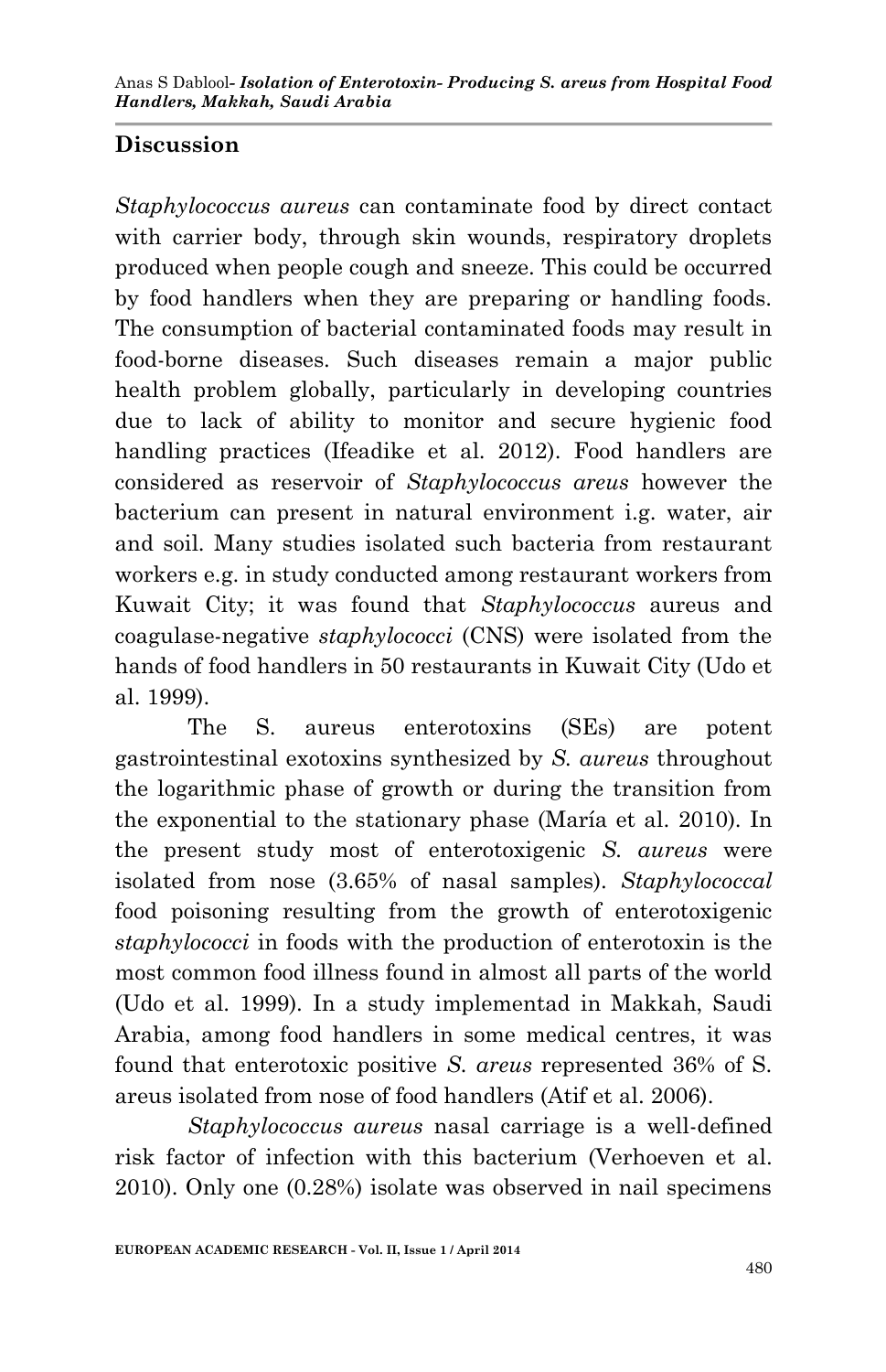#### Anas S Dablool*- Isolation of Enterotoxin- Producing S. areus from Hospital Food Handlers, Makkah, Saudi Arabia*

as well as in throat while there was no isolates in stool samples. (20.5%) food handlers were positive for nasal carriage of S. aureus (Mulat et al. 2012). In a study conducted in Ethiopia, the prevalence of *Staphylococcus aureus* in fingernail specimens was 16.5% (Gashaw et al. 2008). About 7.1% was found in fingernail samples and zero in stool samples of food handlers in the Federal Capital Territory of Nigeria (Atif et al. 2006). SEA, followed by SEB was more frequent, in study carried out by M. A. Arín et al. it was found that SEA, followed by SED, was the enterotoxin most frequently (Argudín et al. 2012). SEB, SEC and SED were found only in nasal specimens. To observe the differences between these isolates and their susceptibility to some antibiotics, the sensitivity test was performed. The results of the Antimicrobial sensitivity test for 15 *S. aureus* isolates producing enterotoxins showed different antibiotic resistance patterns. All isolates were resistant to Penicillin and Metronidazole, while most of them 14(93.33%) were sensitive to Augmentin and Clindamycin. In addition to our results S. areus were found to be resistant to several antibiotics (Kitara et al. 2011). It is a potential risk of spread of drug resistant *staphylococcus aureus* infection.

## **Conclusion**

Food handlers in public food premises who are harbouring *Staphylococcus areus* may represent potential risk result in transmission of food poisoning. Most of enterotoxigenic S. areus had resistance to certain antibiotics.

#### **ACKNOWLEDGEMENT**

Thanks to Mohammed A Elawad from UOU, College of Health Sciences at Alith, and from Public Health Department Makki Dignah, Hussian Alkaf, Khalid Elshareef, Salah Mubark, and Ateq Elbishri.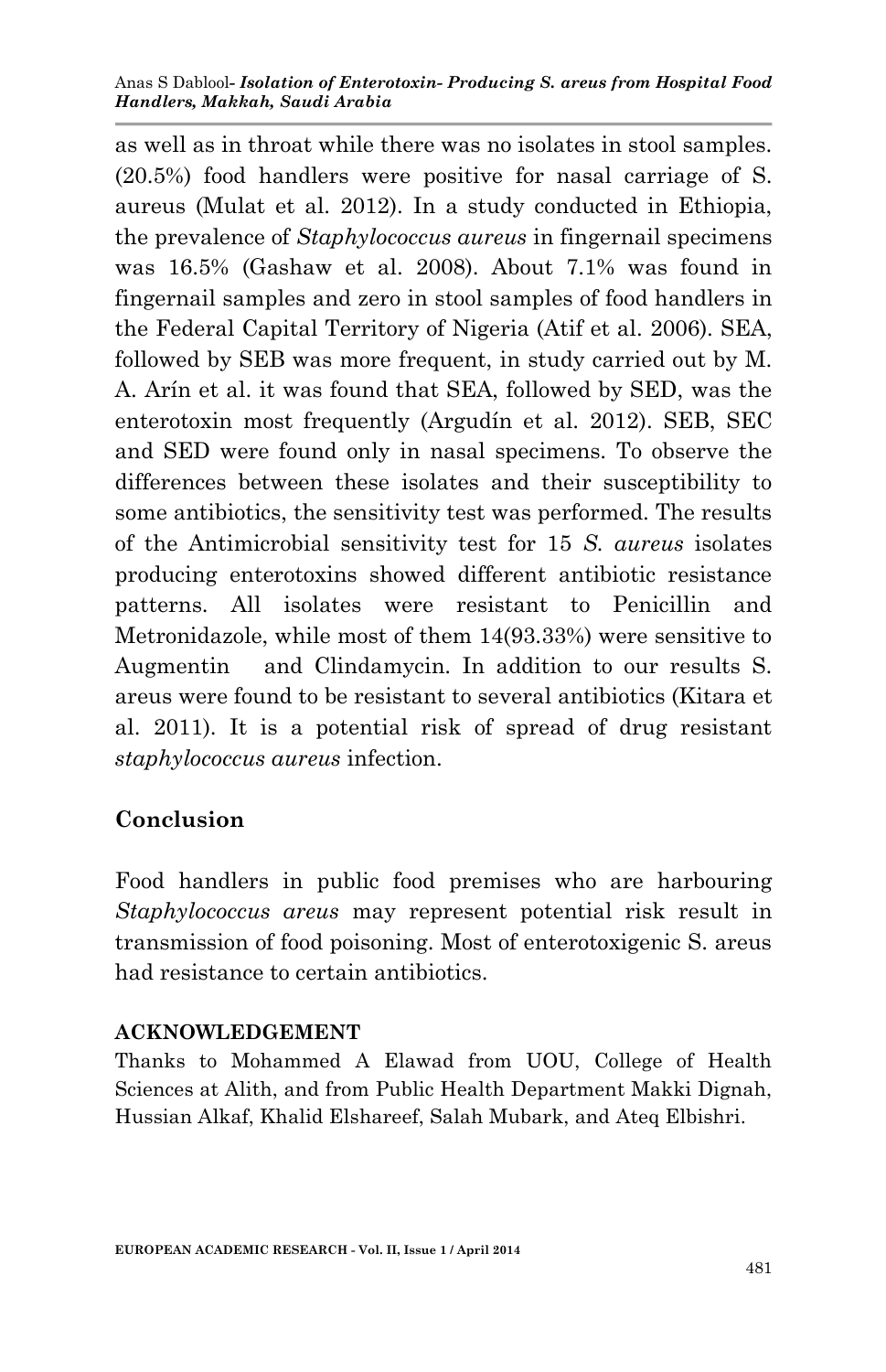#### **BIBLIOGRAPHY:**

- Andargie, Gashaw, Afework Kassu, Feleke Moges, Moges Tiruneh, and Kahsay Huruy. 2008. "Prevalence of Bacteria and Intestinal Parasites among Food-handlers in Gondar Town,Northwest Ethiopia." *J Health Popul Nutr* 26(4): 451-455.
- Argudín, M. A., M. C. Mendoza, M. A. González-Hevia, M. Bances, B. Guerra, and M. R. Rodicio. 2012. "Genotypes, Exotoxin Gene Content, and Antimicrobial Resistance of Staphylococcus aureus Strains Recovered from Foods and Food Handlers." *Applied and Environmental Microbiology* 78(8): 2930– 2935.
- Argudín, María Ángeles, María Carmen Mendoza and María Rosario Rodicio. 2010. "Food Poisoning and Staphylococcus aureus Enterotoxins." *Toxin* 2: 1751- 1773.
- Atif, A., Z. Tariq, and M. Aiman. 2006. "Bacteriological and Serological Survey of Infectious Diseases among Food Handlers in Makkah." *Ann Saudi Journal* 26(2): 141- 144.
- Dagnew, Mulat, Moges Tiruneh, Feleke Moges, and Zinaye Tekeste. 2012. "Survey of nasal carriage of Staphylococcus aureus and intestinal parasites among food handlers working at Gondar University, Northwest Ethiopia." *BMC Public Health* 12: 837.
- Ifeadike, C. O., O. C. Ironkwe, P. O. U. Adogu, C. C. Nnebue, O. F. Emelumadu, S. A. Nwabueze, and C. F. Ubajaka, 2012. "Prevalence and pattern of bacteria and intestinal parasites among food handlers in the Federal Capital Territory of Nigeria." *Niger Med J* 53(3): 166–171.
- Kitara, L.D., A.D. Anywar, D. Acullu, E. Odongo-Aginya, J. Aloyo, and M. Fendu, 2011. "Antibiotic susceptibility of Staphylococcus aureus in suppurative lesions in Lacor Hospital, Uganda." *African Health Sciences* 11(1): 34-38.